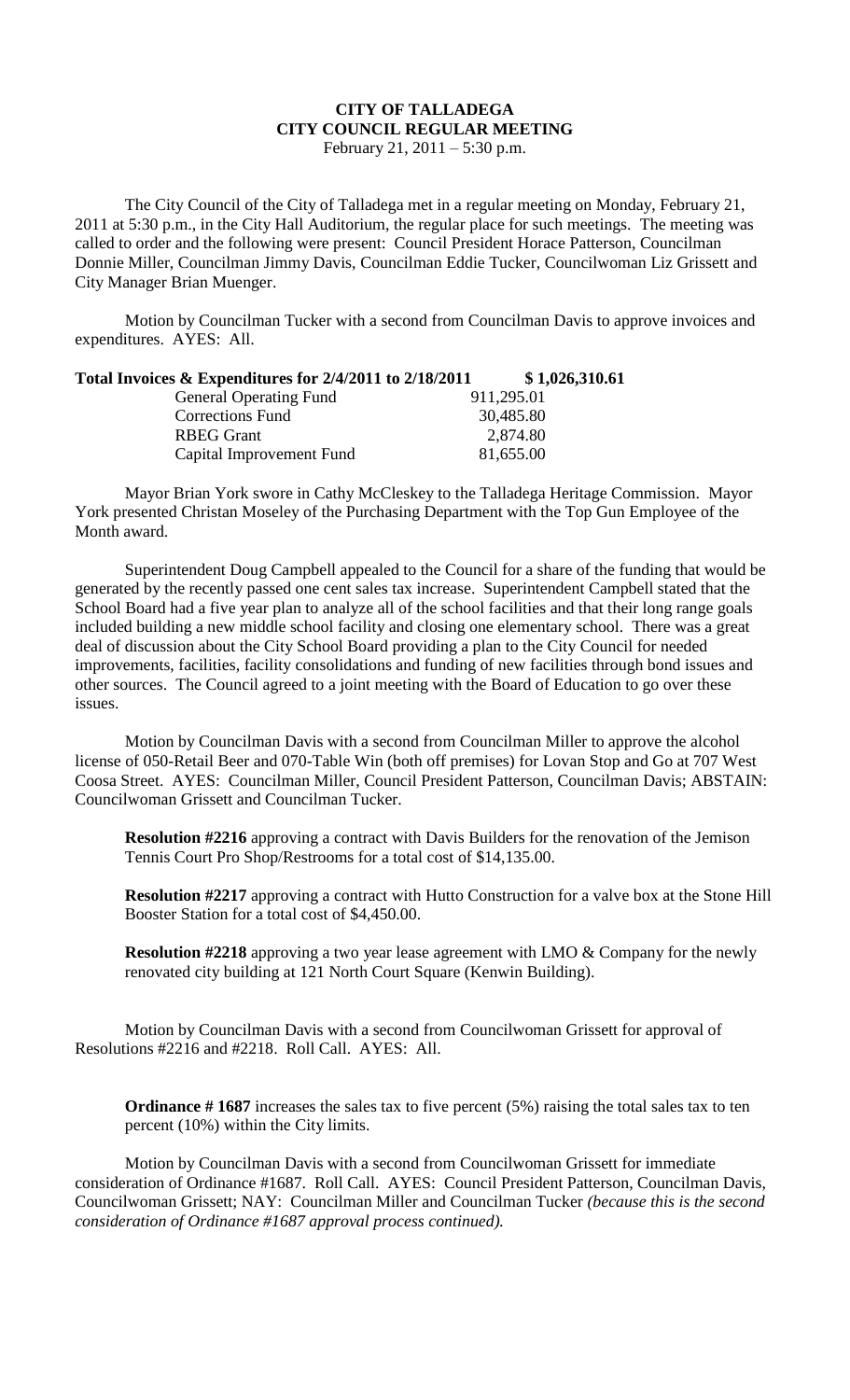Motion by Councilman Davis with a second from Councilwoman Grissett for reading of the heading only of Ordinance #1687. Roll Call. AYES: Council President Patterson, Councilman Davis, Councilwoman Grissett; NAY: Councilman Miller and Councilman Tucker

AN ORDINANCE TO REVISE, AMEND, CODIFY AND/OR RECODIFY ORDINANCE #1279, ORDINANCE #1566, ORDINANCE #1571 AND ORDINANCE #1673 AND ANY AND ALL OTHER EXISTING ORDINANCES, PERTAINING TO ALA. CODE 1975, SECTIONS 11-51-200 THROUGH 11-51-211, REGARDING THE LEVY OF A PRIVILEGE, LICENSE, EXCISE OR USE TAX AGAINST PERSONS, FIRMS OR CORPORATIONS STORING, USING OR OTHERWISE CONSUMING, OR ENGAGED IN THE BUSINESS OF SELLING AT RETAIL ANY TANGIBLE PERSONAL PROPERTY, INCLUDING SALES OF FOOD AND FOOD PRODUCTS THROUGH COIN-OPERATED DISPENSING MACHINES; OR CONDUCTING OR OPERATING PLACES OF AMUSEMENT OR ENTERTAINMENT, WITHIN THE CITY OF TALLADEGA, OR ITS POLICE JURISDICTION; PROVIDE FOR THE COLLECTION OF SAID TAXES; TO PROVIDE FOR THE DATE OF BEGINNING COLLECTION OF THE REVISED SALES TAX AND USE TAX; AND PENALTIES FOR THE VIOLATION OF THIS ORDINANCE.

Motion by Councilman Davis with a second by Councilwoman Grissett to approve the adoption of Ordinance #1687. Roll Call. AYES: Council President Patterson, Councilman Davis, Councilwoman Grissett; NAY: Councilman Miller and Councilman Tucker

**Ordinance #1688** to regulate the sale and possession of fireworks within the corporate limits and the Police jurisdiction of the City of Talladega.

Motion by Councilman Miller with a second by Councilman Davis for immediate consideration of Ordinance #1688. Roll Call AYES: All.

Motion by Councilman Tucker with a second by Councilman Miller for reading of the heading only for Ordinance #1688. Roll Call AYES: All.

AN ORDINANCE TO REPEAL ORDINANCE NO. 1438 AND TO REGULATE THE SALE AND POSSESSION OF FIREWORKS WITHIN THE CORPORATE LIMITS OF THE CITY OF TALLADEGA AND ITS POLICE JURISDICTION.

Motion by Councilman Miller with a second from Councilman Tucker to approve the adoption of Ordinance #1688. Roll Call AYES: All.

**Ordinance #1689** approving the designation of wards for property recently annexed by the City of Talladega.

Motion by Councilwoman Grissett with a second by Councilman Miller for immediate consideration of Ordinance #1689. Roll Call AYES: Council President Patterson, Councilman Davis, Councilwoman Grissett and Councilman Miller; NAY: Councilman Tucker. (Action on this ordinance is halted and it will be presented at the next meeting.)

Motion by Councilwoman Grissett with a second by Councilman Davis to approve invoices and expenditures for the Water Department. AYES: Council President Patterson, Councilman Davis, Councilwoman Grissett and Councilman Miller; NAY: Councilman Tucker.

| Water Department Expenditures for 2/10/11 to 2/17/2011 |            | \$284,979.93 |
|--------------------------------------------------------|------------|--------------|
| General Fund                                           | 284,979.93 |              |

The Water Department's final audit was presented to the Council. Councilman Miller asked if all previous year's recommendations in the audit were being done. Cathy Fuller, Finance Director for the Water Department, stated that they were.